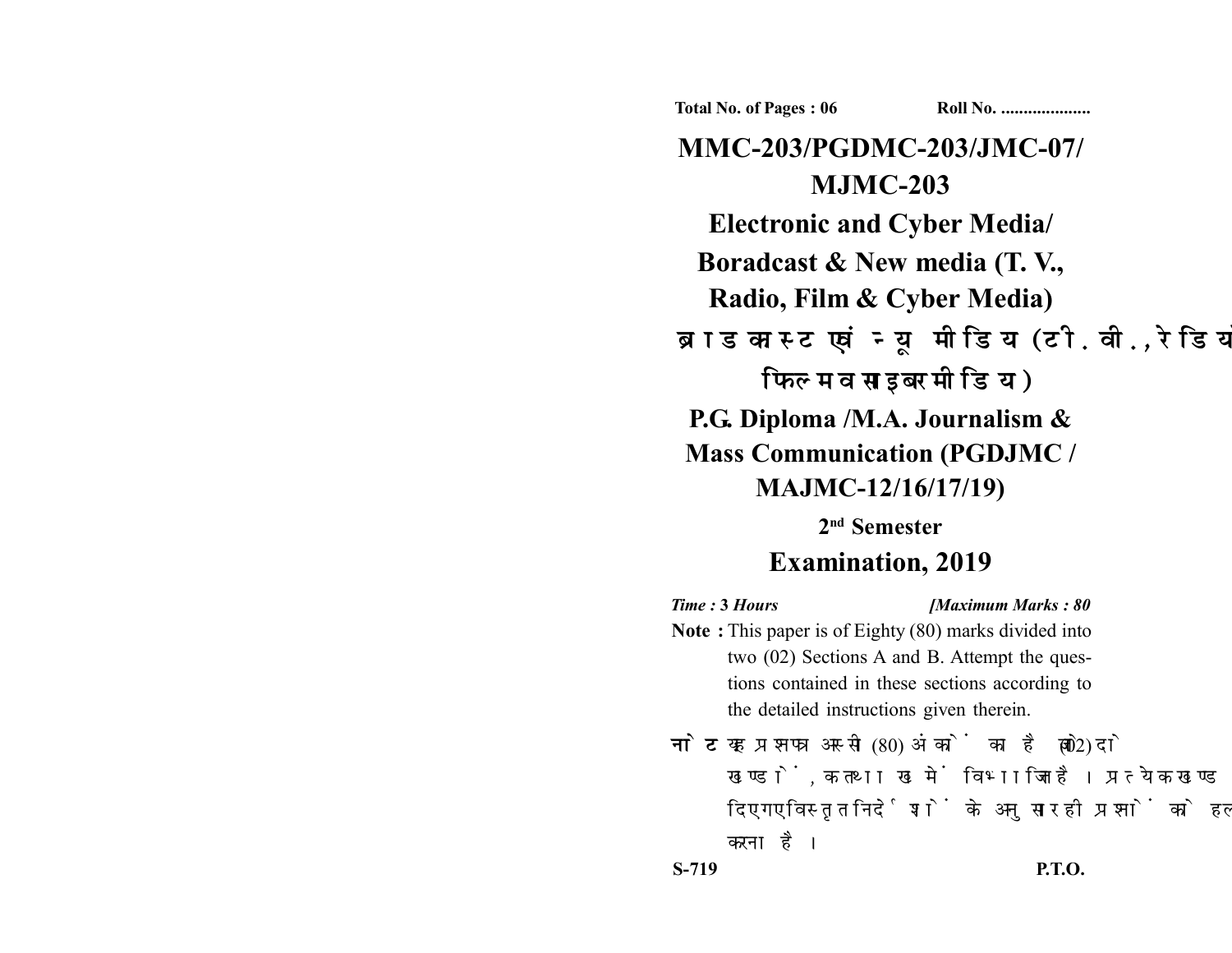फोटो पत्रकारिता के क्या नैतिक मूल्य हैं? व्याख्या करें।

4. Do you think cyber media can replace other media in India? Why?

क्या आपको लगता है कि भारत में साइबर मीडिया अन्य मीडिया को स्थानान्तरित कर सकता है? कैसे?

5. Write a script for radio news on elections in Uttarakhand.

उत्तराखंड में चुनाव के विषय पर एक रेडियो समाचार का स्क्रिप्ट लिखें।

## **Section–B /**

(Short-Answer-Type Questions) / (लघु उत्तरों वाले प्रश्न)

- **Note :** Section 'B' contains Eight (08) short-answertype questions of Seven (07) marks each. Learners are required to answer any Five (05) questions only. **(5×7=35)**
- नोट: खण्ड'ख' में आठ (08) लघु उत्तरों वाले प्रश्न दिये गये हैं, प्रत्येक प्रश्न के लिए सात (07) अंक निर्धारित हैं। शिक्षार्थियों को इनमें से केवल पाँच (05) प्रश्नों के उत्तर देने हैं।

1. What is the importance of technical skills in electronic media?

इलेक्ट्रॉनिक मीडिया में तकनीकी कौशल का क्या महत्व है?

2. How and why television was introduced in India?

टेलीविजन भारत में क्यूँ एवं कैसे आया?

- 3. "Television reporting is more challenging than newspaper reporting." Comment. "टेलीविजन रिपोर्टिंग समाचार-पत्र की रिपोर्टिंग से अधिक चुनौतीपूर्ण है।" इस पर टिप्पणी करें।
- 4. What is radio documentary? How is it written? रेडियो डॉक्यमेंटी क्या है? यह कैसे लिखी जाती है?
- 5. What is a photo feature? Describe. फोटो फीचर क्या है? वर्णन करें।
- 6. What is the role of computer in emergence of new media?

न्यू मीडिया के उभरने में कम्प्यूटर की क्या भूमिका है ?

**S-719 P.T.O. S-719**